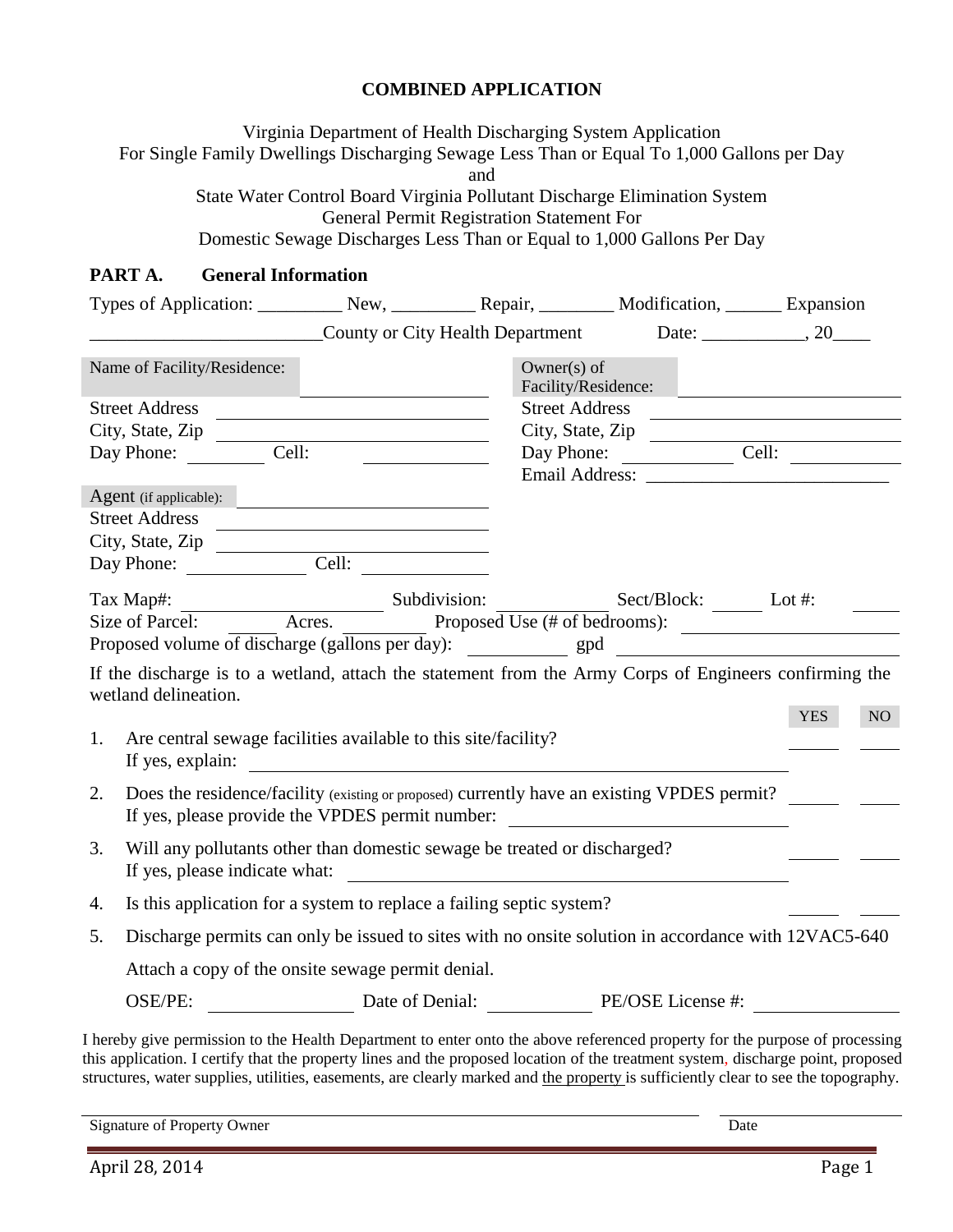### **COMBINED APPLICATION Continued**

## **PART B. Site Evaluation**

|     |                                                                                                                                                                                                           | <b>YES</b> | NO         | N/A             |
|-----|-----------------------------------------------------------------------------------------------------------------------------------------------------------------------------------------------------------|------------|------------|-----------------|
| 6.  | Will discharge be directly to a year-round, all-weather stream?<br>If so Name of Proposed Receiving Stream:                                                                                               |            |            |                 |
| 7.  | If discharge is to an intermittent stream or to a dry ditch, how<br>far will discharge flow before leaving this property?<br>ft.                                                                          |            |            |                 |
| 8.  | If discharge is to an intermittent stream, a dry ditch, or a wetland, and<br>discharge will flow less than 500 feet on this property, can an easement be<br>obtained in accordance with 12 VAC 5-640-370? | <b>YES</b> | NO         | N/A             |
|     |                                                                                                                                                                                                           |            | <b>YES</b> | NO <sub>1</sub> |
| 9.  | If discharge is to an intermittent stream or to a dry ditch, is the slope $\geq 1\%$ for all of<br>the fifty foot segments?                                                                               |            |            |                 |
| 10. | Is the average slope $\geq$ 2%?                                                                                                                                                                           |            |            |                 |
| 11. | In the first 500 feet will the path of wastewater flow within 100 feet of any well or<br>domestic water supply?                                                                                           |            |            |                 |
| 12. | Are there any springs used for human consumption within 1500 feet downstream, or<br>100 feet upstream of the discharge point?                                                                             |            |            |                 |
| 13. | Is there any public water supply intake within one mile downstream of the proposed<br>discharge point?                                                                                                    |            |            |                 |
|     | 14. Are there any public swimming areas designated for public use or prohibited<br>discharge areas within one mile downstream from the proposed discharge point?                                          |            |            |                 |
| 15. | Is the receiving stream classified as, or does it discharge to, shell fish waters?                                                                                                                        |            |            |                 |
| 16. | Are there any other existing or proposed VPDES discharges within 500 feet of this<br>proposed discharge point along the flow path?                                                                        |            |            |                 |
| 17. | Will any part of the proposed treatment system (excluding the discharge pipe and any<br>aeration steps) be located within the 100 year flood plain?                                                       |            |            |                 |
| 18. | Will any part of the proposed treatment system (excluding the discharge<br>pipe and any aeration steps) be located in a topographically low, wet, or swampy<br>area?                                      |            |            |                 |
| 19. | Will the building served by this system be used intermittently, or be subject to<br>frequent electrical power interruptions?                                                                              |            |            |                 |
| 20. | Provide verification that this proposed activity is consistent with all local ordinances<br>adopted pursuant to Title 15.2 of the Code of Virginia including wetlands.                                    |            |            |                 |
| 21. | How will the discharge be disinfected? Circle one: Chlorine; Ultraviolet radiation;<br>Other                                                                                                              |            |            |                 |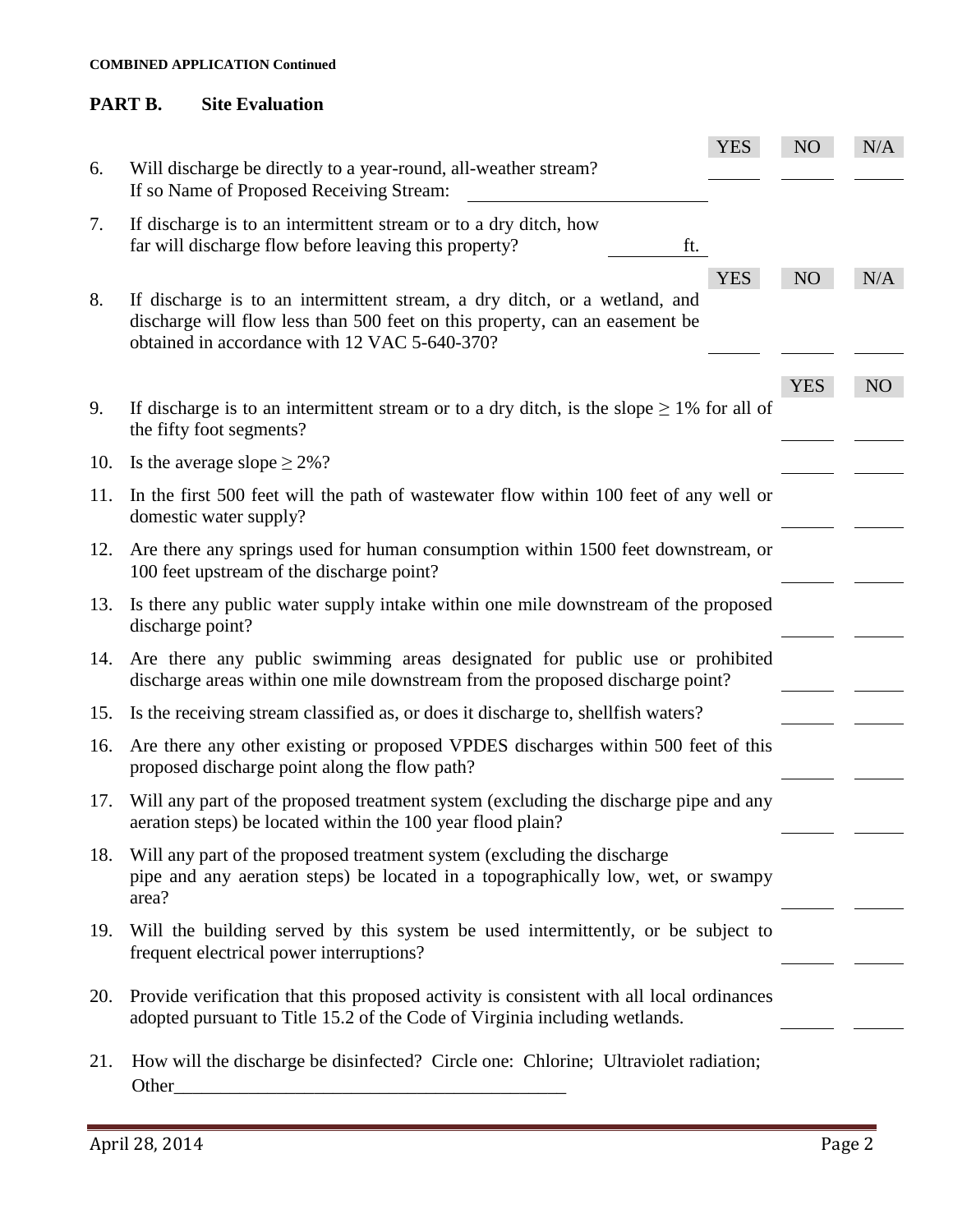## **PART C. Site Sketch**

### PLEASE ATTACH A SITE SKETCH TO THIS APPLICATION SHOWING:

- 1) A survey plat with topographic contour, and the location of existing structures, easements, utilities, water supplies, and springs should be provided by the owner. Other information referenced in this application is to be plotted on the survey plat.
- 2) Directions to and boundaries of the property.
- 3) The specific location of the property including the county tax map number (where available), a copy of the United States Geological Survey 7.5 minute topographic map showing the discharge point and downstream for five miles.
- 4) The location and distance to any existing or proposed buildings, wells, sewage treatment systems, VPDES discharges, water sources, water lines, easements, or utilities within 600 feet of any part of the proposed sewage disposal system. Indicate the discharge point, property boundaries, limestone outcrops and wells within 500 feet.
- 5) The important topographic features of the site (drainways, sinkholes, ponds, lakes, streams) including the limits of the 100-year flood plain.
- 6) The path of wastewater flow to the receiving year-round stream.
- 7) A diagram of the existing or proposed sewage treatment system, including the location of the residence/facility and the individual sewage treatment units.
- 8) The elevation of the discharge point and the elevation and slope every 50 feet for 500 feet downstream along the discharge path. Also include the slope of the channel sides every 50 feet for 500 feet downstream along the discharge path.
- 9) The latitude and longitude of the proposed discharge point in degrees, minutes, and seconds.

### **Certification:**

To the best of my knowledge the information provided on the site sketch and the site evaluation are accurate.

| Site Summary: Discharge Point Type:          |       |  |
|----------------------------------------------|-------|--|
| <b>Easement Required?</b>                    |       |  |
| Site Evaluation and Site Sketch prepared by: | Date: |  |
| VDH Site Evaluation Concurrence by:          | Date: |  |